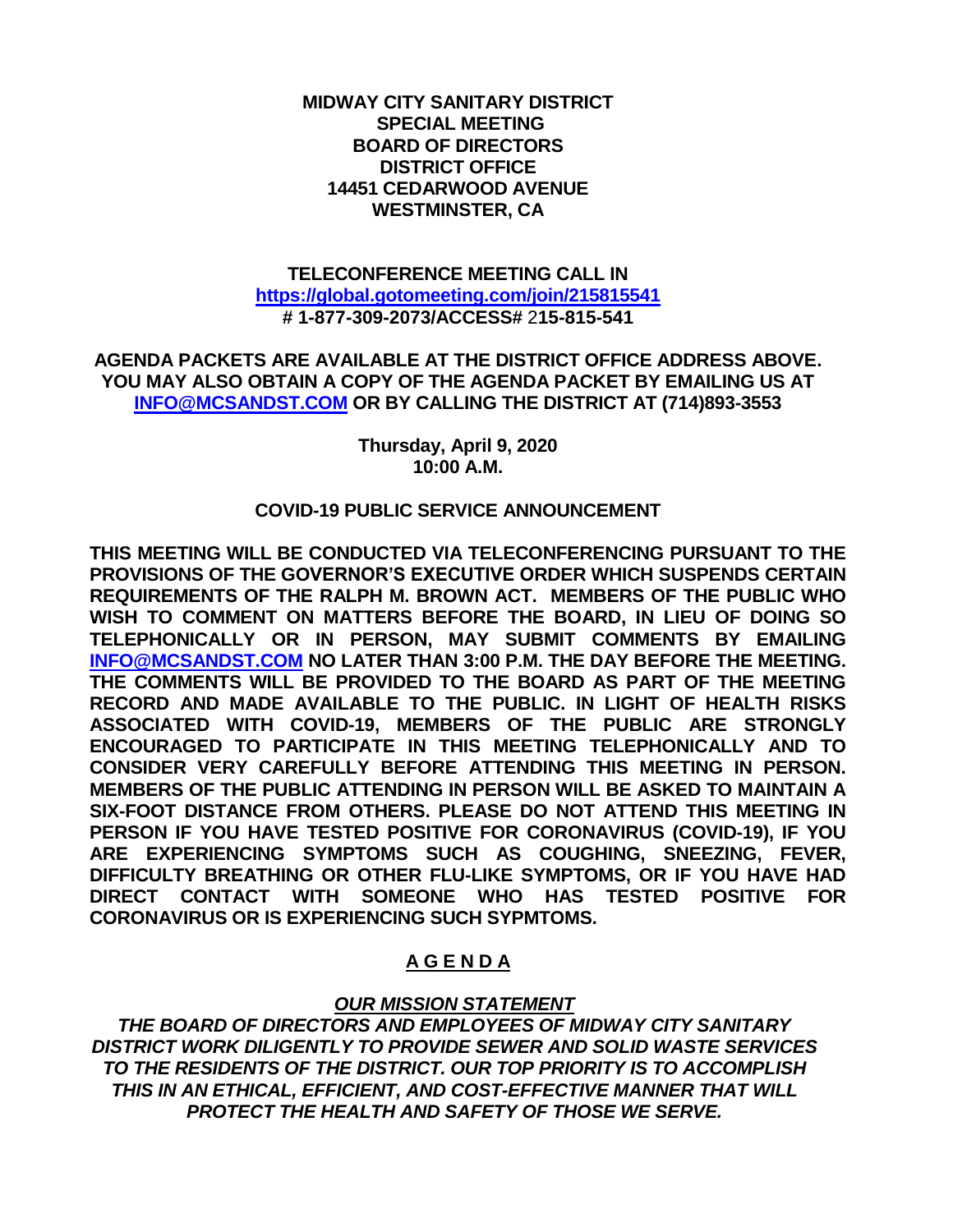In accordance with the requirements of California Government Code Section 54954.2, this Agenda is posted not less than 72 hours prior to the meeting date and time above. All written materials relating to each agenda item are available for public inspection in the office of the Board Secretary.

In the event any matter not listed on this agenda is proposed to be submitted to the Board for discussion and/or action, it will be done in compliance with Section 54954.2, or as set forth on a Supplemental Agenda posted not less than 72 hours prior to the meeting.

Please Note: The District complies with the provisions of the Americans with Disabilities Act (ADA). Anyone needing special assistance please contact the District's Secretary at (714) 893-3553, at least one business day prior to the meeting so that we may accommodate you.

# **1. CALL TO ORDER/PLEDGE OF ALLEGIANCE AND INVOCATION**

# **2. ROLL CALL**

# **3. PUBLIC COMMENTS:**

All persons wishing to address the Board on specific Agenda items or matters of general interest should do so at this time. As determined by the President, speakers may be deferred until the specific item is taken for discussion and remarks may be limited to three (3) minutes.

## **4. APPROVAL OF THE MINUTES OF THE SPECIAL MEETING OF MAR. 20, 2020** *(Roll Call Vote)*

## **5. APPROVAL OF EXPENDITURES**

A. Approval of Demands in the Amount of \$ 430,924.86 *(Roll Call Vote)*

## **6. REPORTS**

The President, General Manager, General Counsel and other staff present verbal reports on miscellaneous matters of general interest to the Directors. These reports are for information only and require no action by the Directors.

A. Report of President

B. Report of General Manager

C. Report from the Orange County Sanitation District (OCSD) Meeting on March 25, 2020

D. Report from the Franchise Committee Meeting on April 2, 2020

# **7. CONSENT CALENDAR** *(Roll Call Vote)*

All matters listed on the Consent Calendar are considered routine and will be acted upon at the same time unless separate discussion and/or action is requested by a Board Member, the public, or staff.

A. Approve the February 2020 Financial Reports and Budget Review for the Period of July 1, 2019 through February 29, 2020